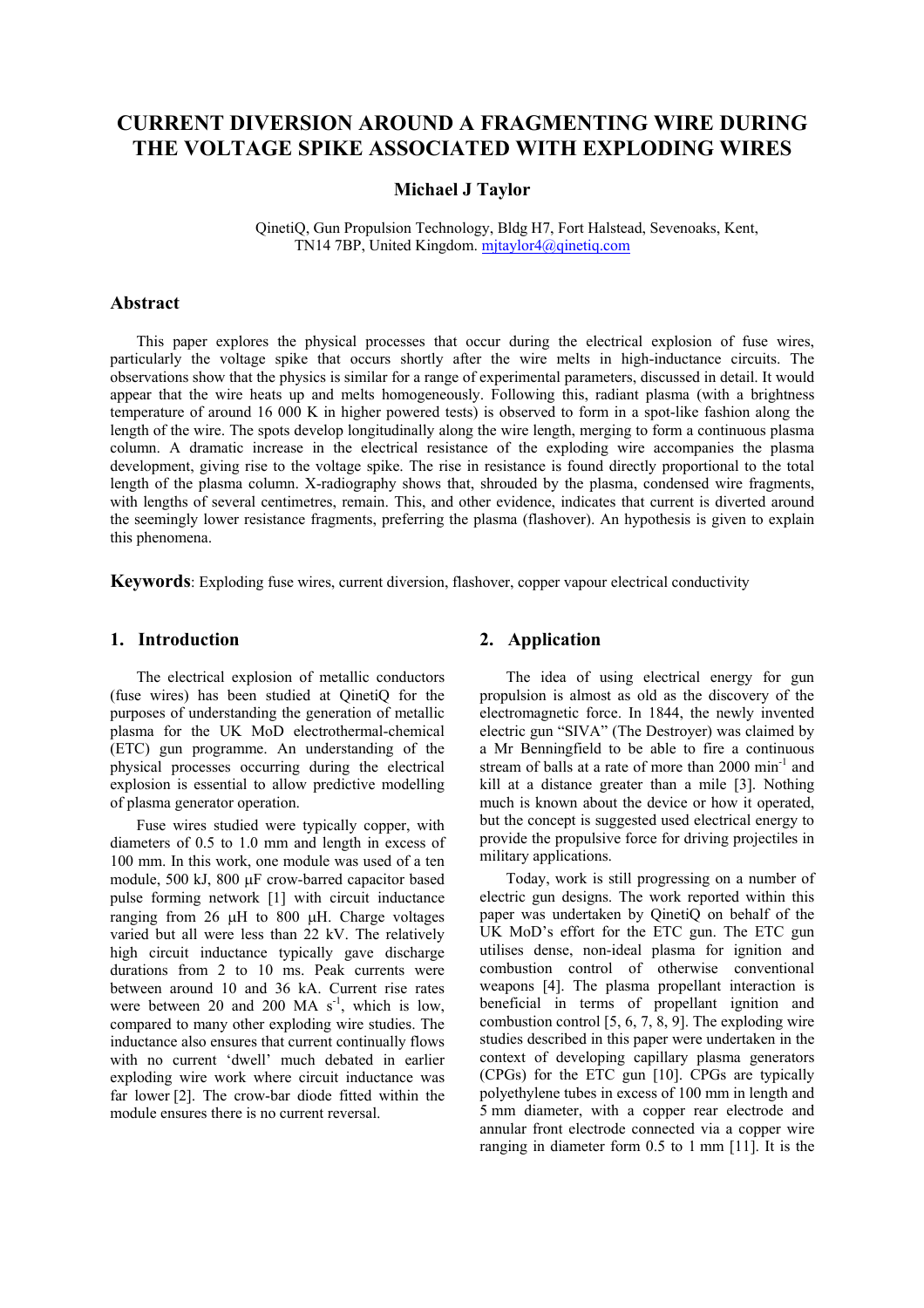metallic plasma, venting from the CPG, which is used for interaction with the energetic propellant.

Key to CPG development has been the generation of a computer model to simulate CPG<br>operation [12]. The multi-species Eulerian operation [12]. The multi-species Eulerian hydrodynamics code currently supports a '1.5 dimensional' (1.5D) modular model called EDENET. This model has radial and axial components, which are executed separately but output from one component can be used as input to the other component. The physics of CPGs is strongly two dimensional (2D), with the physical properties having gradients both in the axial and radial direction. However, a fully 2D model would be expensive in computer processing time; the 1.5D approach allows simulations to be completed in a few hours on a conventional desk top personal computer. Each main model comprises a number of sub-models or sub-routines responsible for different sub-systems within the CPG, including an exploding wire subroutine. The equation of state for copper utilised by the model is Cu\_3 from the SESAME database (Los Alamos National Laboratory, USA). These are supplemented with transport data (electrical conductivity) from experimentally validated [13] work by Desjarlais [14]. The exploding wire studies discussed within this paper are similar to those used to initiate plasma within a CPG, and CPG operation will depend upon the mode of wire vaporisation. The predicted mass and energy flux venting from the device will be strongly influenced by initial plasma conditions following the wire explosion phase.

Much effort has gone into the study of the plasma venting from the CPG. A tentative experimental energy budget has been made for the CPG and venting plasma [11]. The main finding from this and other studies [15] was that radiation is prevented from interacting with the CPG components or propellant by an optically thick condensing vapour boundary layer. The thermal characteristics of this boundary layer are thought to play a central role in the electrothermal ignition of energetic materials in ETC experiments. The electrical properties of this boundary layer are also thought to play an important role in the wire explosion process. This is discussed in detail later.

The next three sections describe the electrical characteristics, and photographic and x-radiographic investigations into the wire explosion event.

### **3. Wire explosion studies – (i) electrical study**

The wire explosion studies reported within this paper were conducted in an open air environment. Work has also been performed with confined wires and wires exploded within a pressurised environment (several tens of megapascals). The confinement and/or pressurisation is found to alter the properties of the plasma, but the initial wire explosion process, the subject of this paper, is largely unaffected.

Wires are contained between two copper electrodes in a semi-balanced field assembly to reduce the non-axial magnetic field produced by the supply cables, thus reducing the off-axis Lorentz forces on the current carrying material during the wire explosion process. Figure 1 shows a schematic of the assembly. The wires were attached in a number of different ways, including using tape to suspend the wires 2 mm from the electrodes. No significant difference in the mode of wire explosion was measured for any attachment method. Generally, the experimental copper wires were run through axial holes incorporated in the electrode design.



Fig. 1: Schematic of the semi-balanced field assembly used for open air exploding wire studies

Time resolved measurement of voltage across the wire was made using a calibrated 3000:1 voltage divider. Crocodile clips attached the terminals of the voltage divider directly to the wire ends in the case where the wire ran through the electrodes. These wire ends were found largely unaffected after the discharge, with the crocodile clips still firmly attached. Time resolved current flowing through the wire was deduced from measurement of the rate of change of current. This was achieved by use of a calibrated Rogowski coil around the electrical supply cables. From the time resolved voltage and current, the load resistance, discharged energy and power were deduced.

Figures 2 - 4 show the electrical data during ET165 Test 21: a 1 mm diameter, 175 mm long copper wire explosion in air, using the semi-balanced field assembly. The wire mass was 1.2 g. This was a relatively low powered test, utilising a single module fitted with the 800 µH inductor. Recorded peak current was around 10 kA and peak voltage was around 16 kV. Peak power was around 15 MW with total energy discharged being around 15 kJ. Peak rate of rise of current for this test was around 20 MA s<sup>-1</sup>.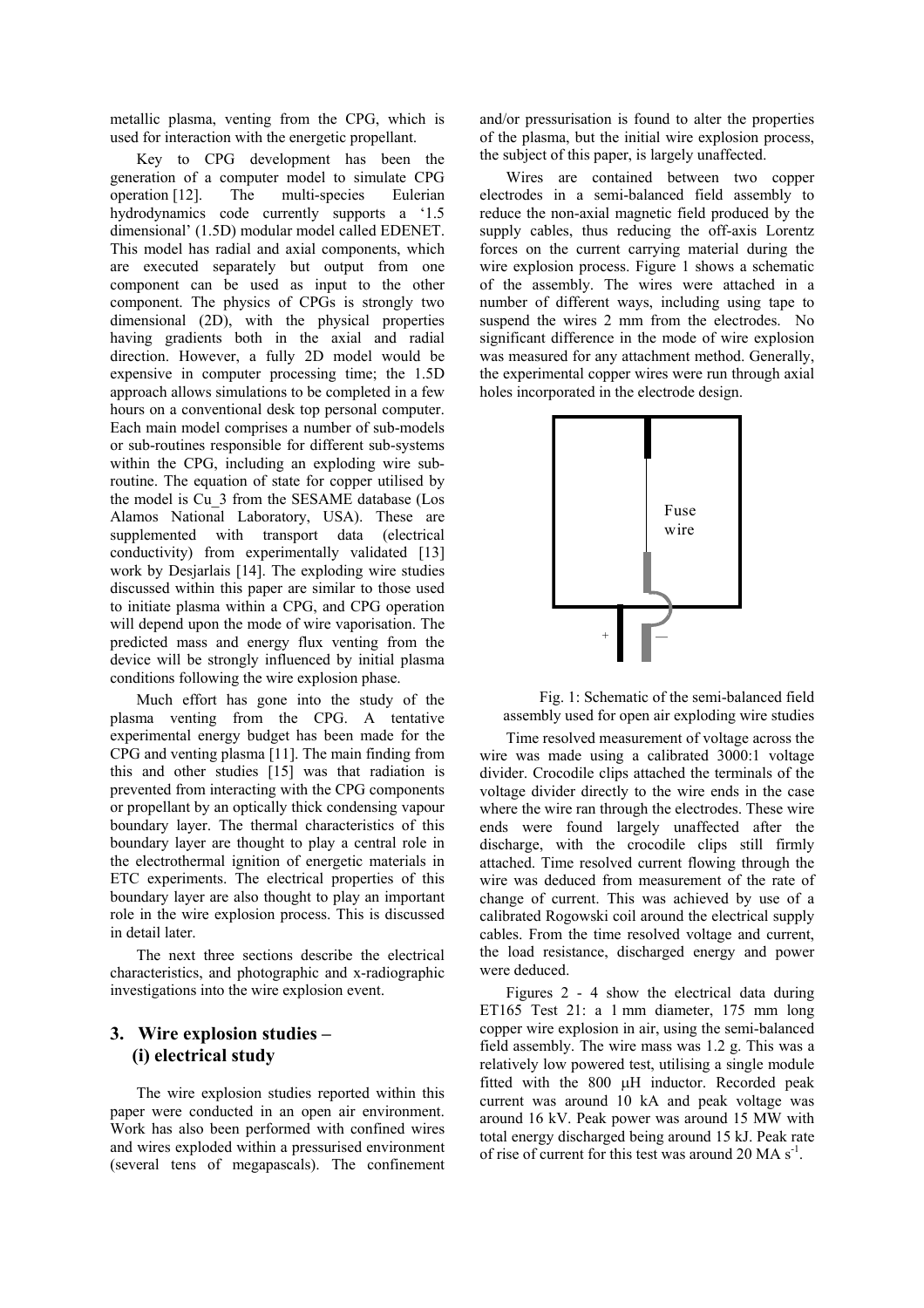

Fig. 2: Load voltage and current for low powered exploding wire in air test



Fig. 3: Discharge power and energy for low powered exploding wire in air test



Fig. 4: Load resistance for low powered exploding wire in air test



Fig. 5: Load resistance for low powered exploding wire in air test - detail of resistance spike

Several features, identifiable from Figures  $2 - 5$ , are common to all the tests undertaken during these as well as many other similar exploding wire tests and are insensitive to the discharge power or experimental conditions (i.e. confinement or pressurisation). Initially, the resistance rise is smooth indicating an initial smooth heating period. Then, after two small discontinuities in the rate of rise in resistance, a sudden rise occurs. This can be seen shortly after 1 ms in this particular test. With the load current remaining reasonably constant during this period (more so for the high powered tests), this sharp rise in resistance causes a rise in load voltage and thus a rise in discharge power. Following this, the load resistance decreases, giving the characteristic resistance *spike*, and levels out at a plateau value, here, of around 50 m $\Omega$ . The plateau value is found to be sensitive to experimental conditions and can be maintained with the discharge of additional capacitor modules. However, as the available supply of power reduces, the load resistance increases towards open circuit conditions.

The most interesting feature is the resistance spike. This has been known about for many years. In earlier exploding wire work where circuit inductance was far lower [2], the current ceased to flow and a much debated current 'dwell' occurred. During this dwell, the current (and power) was found to reduce to very low values before resuming after a short period. The increase in resistance leading to either the dwell or the voltage spike is associated with the formation of a plasma discharge (flashover). The formation of plasma during these tests is discussed in detail later.

Figure 5 shows a detail of the resistance *spike* period. In this example, the first small discontinuity in the rate of change of resistance starts at 0.935 ms. At this moment, the value of resistance, R is 21.9 m $\Omega$ and discharged energy, ε is 600 J. The wire temperature is calculated both from the resistivity,  $T_R$ and energy,  $T_{\epsilon}$  and is informative in understanding the relevance of this discontinuity. Assuming uniform heating, both the resistance [16] and energy indicate the wire to be at the melting point of 1356 K. Additionally, the wire is in the solid phase, showing that this feature is associated with the start of wire melt. This agrees with other findings that the onset of melting can be identified to a reasonable degree of accuracy on the resistance trace as a small ramp as the solid to liquid phase change occurs [17].

The resistance increases until at 1.013 ms when a second small discontinuity in the rate of change of resistance occurs. 250 J of additional electrical energy, ∆ε was discharged after the start of melt during this period. This is exactly the amount of energy required to melt the wire. However, the resistance is higher than might be expected from the molten wire at this temperature [18], and indicates that the wire temperature,  $T_R$  is more than 1500 K.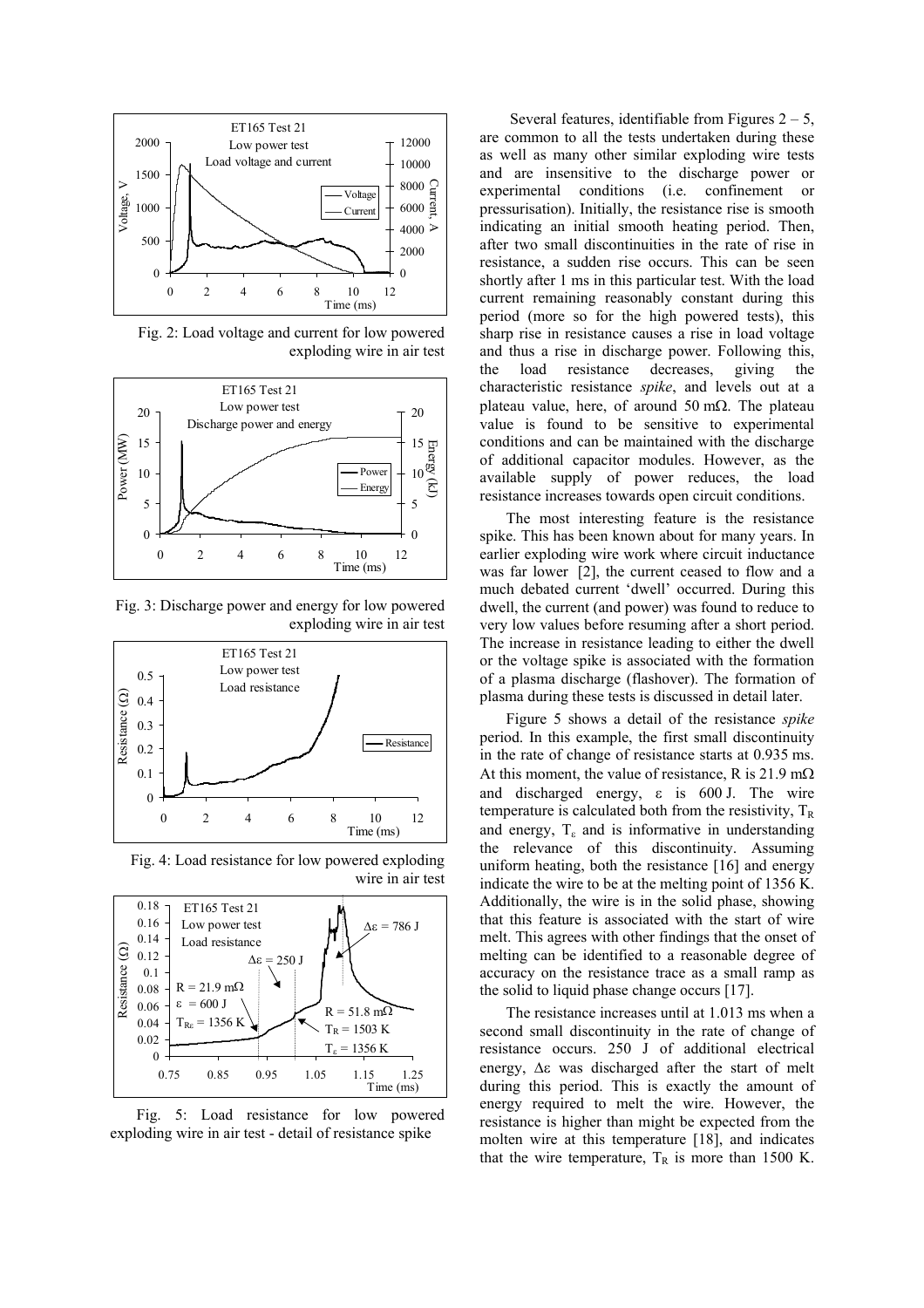However, this temperature is based upon the assumption of homogenous heating, which may no longer be valid and/or the wire may no longer be continuous. Both explanations are supported from evidence discussed in the next sections.

The resistance spike occurs shortly after the second small discontinuity in the rate of change of resistance. The spike could be mistaken for wire vaporisation, but consideration of the energy shows this not to be so. The additional energy following the end of melt until the peak in resistance is 786 J. Assuming no heat loss and no bulk heating of the wire, this is enough to vaporise a maximum mass of 0.13 g of copper, around 10% of the total. Hence, 90% or so of the wire must still be in the solid phase close to the boiling point. High rates of radiative energy loss during this period indicate that the amount of vaporisation will be less than this.

# **4. Wire explosion studies – (ii) photographic study**

Visual images captured by a digital gated 'Ultranac' fast framing camera of an unconfined exploding wire in air show that a radiant discharge (flashover) occurs. This is first observed at the electrodes and wire centre, and then at random locations along the wire in a spot fashion, as shown diagrammatically in Figure 6. Here, the plasma is represented by negative images acquired from an actual wire explosion, but the wire location (discussed in more detail below) is shown for indication only as the wire location cannot be seen on the photographic images. Homogenous heating of the wire no longer applies once flashover begins.



Fig. 6: Negative image of wire in air recorded prior to resistance peak in the visible with exposure time of 100 ns

The radiant emittance of the molten portion of the wire is low in comparison with the bright spots developing in the images. Spectra recorded from such spots [19] reveal that the radiant parts are from copper plasma, with a brightness and colour temperature of around 16 000 K for higher powered tests. The entire wire appears to be covered in radiant plasma at peak resistance.

The development of the plasma spots has been studied using photographic images. The development in the radial direction of the spots is characterised by

a sudden expansion to between 5 and 12 mm, often followed by a pause and then a slower expansion to many tens of millimetres. Individual spots develop apparently in a random fashion, although this can be controlled to a certain extent with small nicks in the wire. For high powered discharges, the initial rate of expansion was greater than  $1200 \text{ m s}^{-1}$  followed by a slower expansion of around  $400 \text{ m s}^{-1}$ . For low power discharges, the expansion was dramatically slower (around 14 m  $s^{-1}$ ) and the length of the pause considerable, although the spot diameter at the pause was similar. The pause at this spot diameter is thought to be due to a balance between spot temperature (resistivity), current and wire resistance.

With the axial development of individual spots, they tend to expand and coalesce at high velocities. The total length of the plasma (here called the shroud length) can be measured from the photographic images. This is shown in Figure 6 as the sum of the individual lengths of  $S_1$  to  $S_5$ . The edges of the plasma spot boundaries are poorly defined, but the digital images allow an edge to be objectively determined within one pixel of error. Integrated axial expansion in this example was  $13 \text{ km s}^{-1}$ .

From measurement of the shroud length, it is evident that there is a strong relationship between this and the resistance of the wire/plasma system. Figure 7 shows the normalised shroud length along with the resistance (spike region) for a high powered test. Figure 8 shows that the relationship between the resistance and the coverage of the wire is linear (with an  $r^2$  value of 0.9922).



Fig. 7: Plasma shroud length versus resistance of exploding wire in air (high powered test)



Fig. 8: Plasma shroud length versus resistance of exploding wire in air (low powered test)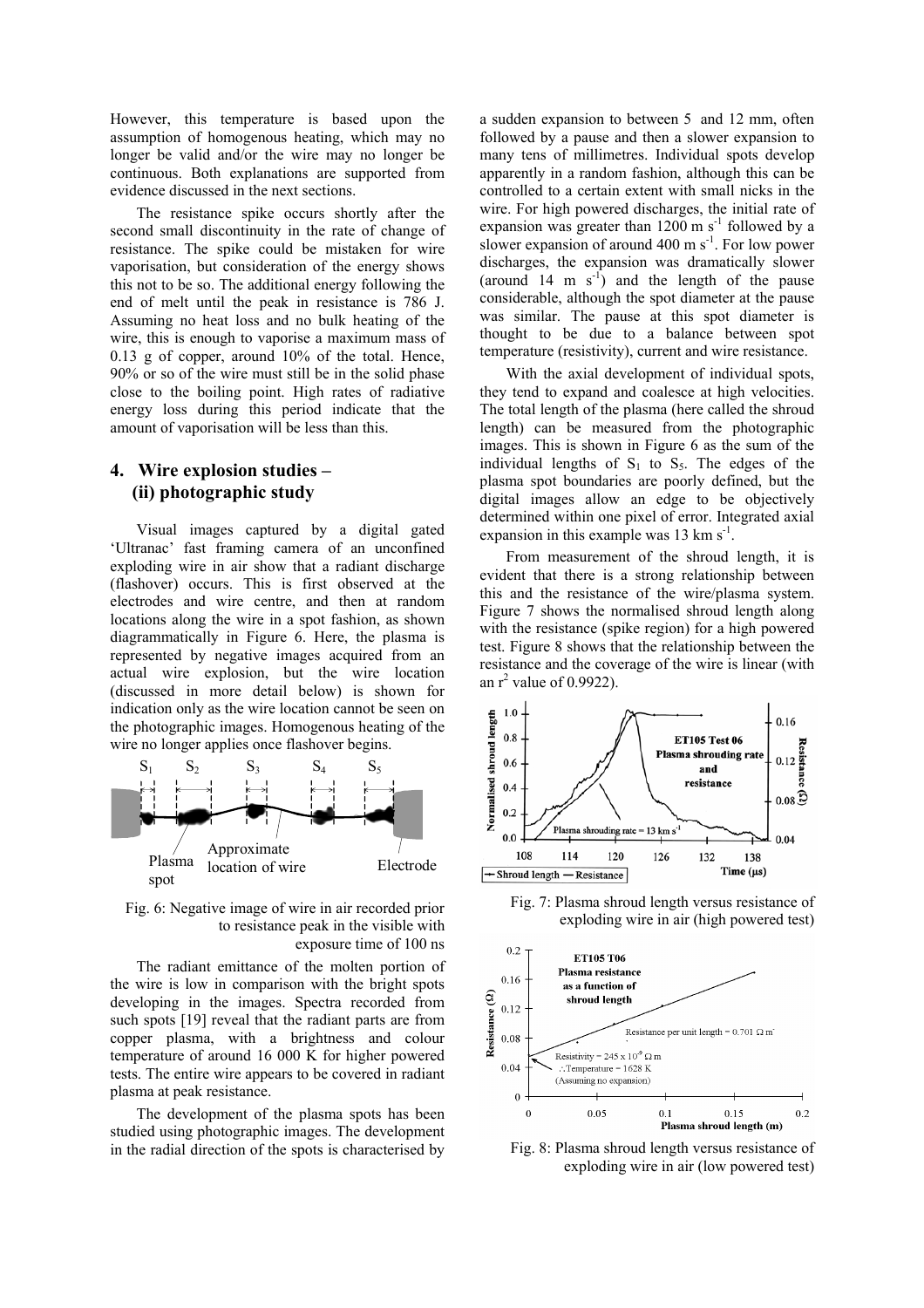The implication of the relationship between resistance and shroud length is that the rise in resistance of the wire/plasma system is associated with the plasma rather than with the unshrouded condensed portions of the wire. The temperature of the wire immediately prior to shrouding (of around 1628 K, given by the intercept in Figure 8 and assuming uniform heating), indicates that the wire temperature is below the boiling point (2840 K). Presumably, the unshrouded wire temperature does not increase much more, as this would lead to a nonlinear relationship with shroud length.

The relationship shown in Figure 8 has been repeated for many tests, with a wide range of discharge powers. With the higher powered tests, the resistance and power profiles are very similar due to the current being reasonably constant for this period of the discharge. It could be argued from the results for the higher powered tests alone that it is the power (or indeed the voltage) that is proportional to the shroud length. For the low powered tests, the discharge power and resistance have very different profiles as the current changes over the 'wire explosion' period. The graphs of shroud length versus resistance derived from low powered tests indicate that the linearity between the two is maintained. No such relationship with power (or voltage) is maintained for these low powered tests.

Photographic evidence, together with the electrical considerations, suggests that at the peak in resistance the wire is largely in the condensed phase with plasma shrouding it. It is presumed from the linear relationship with shroud length and resistance that the electrical current is largely being conducted through this plasma. If it were not, then the linear relationship between resistance and shroud length, as well as the energy transfer processes required for the maintenance of the plasma temperature, would both need to be explained.

# **5. Wire explosion studies – (iii) x-radiographic study**

To confirm the low condensed mass loss predicted during the wire explosion process from electrical considerations, and to gain further insight into the development of the condensed exploding wire material beneath the plasma sheath, pulsed xradiological studies were performed. For these exploding 150 mm long, 1 mm diameter wire tests, around 14 kJ of energy was discharged in 0.7 ms, with a peak power of around 120 MW. The fast framing camera was again used to compare individual x-radiographs with photographs. Figure 9 shows six photograph and x-radiograph 'montages' and a further two photographs highlighting intermediate plasma development. The first image is a montage but not simultaneous, with the xradiographs being captured a few microseconds prior to the photograph. The two images that follow are enhanced digital images taken 1 µs apart with an exposure time of 100 ns. The following five images are montages made from simultaneous xradiographic and photographic images.



Fig. 9: Photographic and x-radiographic 'montages'

The x-radiographic work [20] indicates that condensed fragments of the wire, several centimetres long, exist for a period after the peak in resistance. This fragmentation is similar to that reported throughout earlier exploding wire studies [2] as well as more recent literature [21, 22]. Two fragmentation processes seem to be occurring: a coarse process that occurs before the peak in resistance, and a finer process that seems to occur after peak resistance. The resolution in these images for condensed copper has been determined to be around 100  $\mu$ m, suggesting that the second process may have been underway before the peak in resistance if the initial breaks were less than 100 um wide.

The coarse process fragments the wire into pieces several centimetres long. The origin of the breaks in the (initially undamaged) wire has been shown [20] to be associated with kinks established during the buckling of the wire. Measurement of the individual wire lengths shows that buckling is consistent with thermal expansion. It was originally thought that the longitudinal confinement of the wire by the electrodes was responsible. However, recent work [23] has shown that freely suspended wires also suffer similar buckling, demonstrating that the wire's own inertia is sufficient confinement. Excess heating at the kink locations leads to premature vaporisation at these sites. Further heating of these locations is thought to be radiative once covered in plasma; it has been shown [20] that the kink locations are coincident with the formation of plasma spots. The fine process fragments the wire into a random and increasing number of smaller pieces.

Other workers in this field often make no distinction between the coarse and fine structures. It has been suggested that thermally-induced stress or other wave phenomena cause the fragmentation, possibly while the wire is still in the solid phase [22, 24, 25]. Nasilowski first showed that it is possible for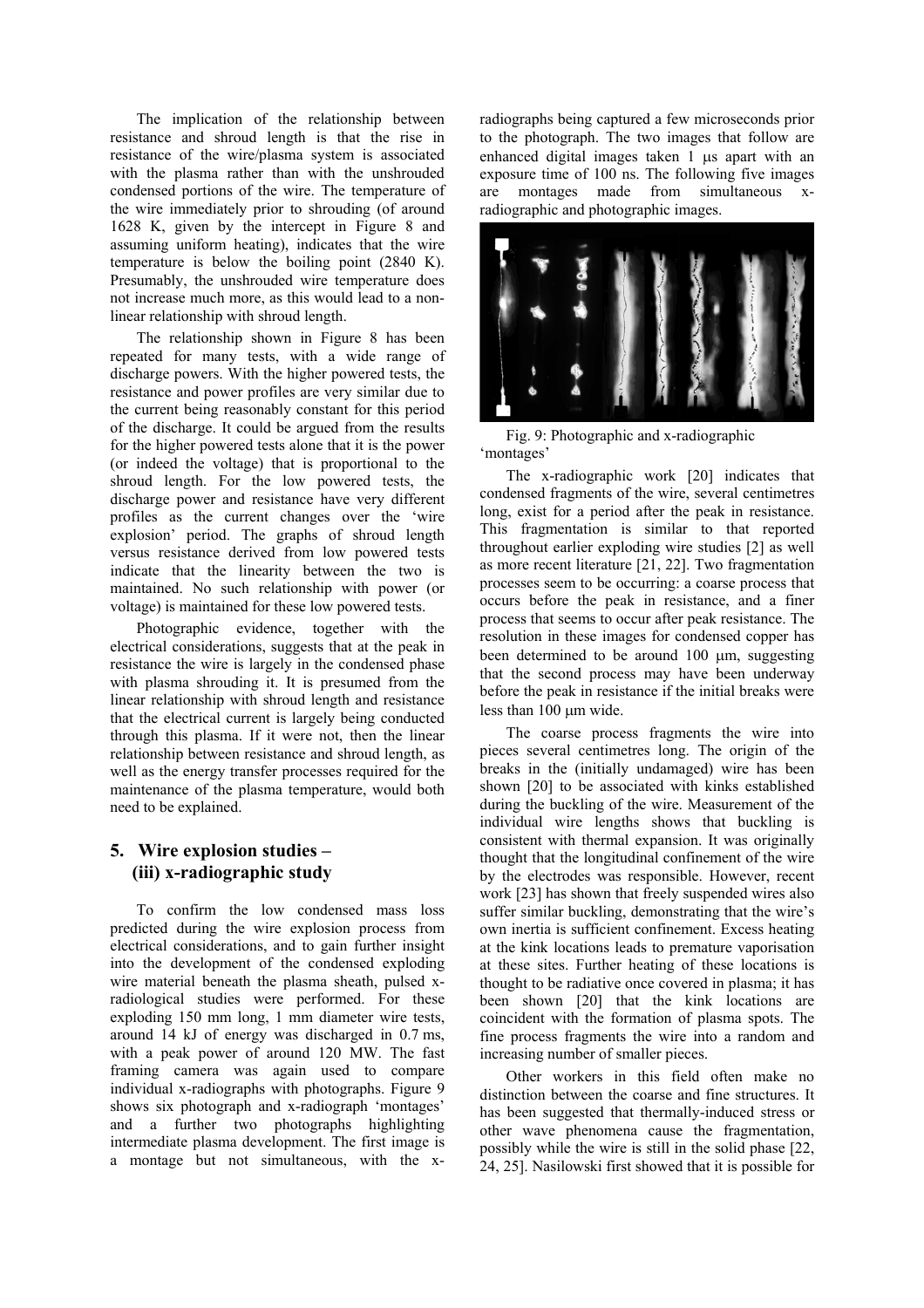the wire to fragment whilst still in the solid phase [26], repeated by Graneaue [21] and others, although the experimental conditions were somewhat different. Examination of the recovered wire showed little evidence of melting. Molokov and Allen [22] reports that, for current densities in the range  $10^8 - 10^9$  A m<sup>-2</sup>, solid phase fragmentation due to thermal stress waves is likely to occur. Lukyanov and Molokov [27] go as far as to predict the number of fragments expected by this process. Current densities reported here are somewhat higher at peak current, but pass through the range quoted above while the wire is still solid. Whether there is sufficient time for solid phase fragmentation to occur is debatable. Work at QinetiQ is ongoing to determine if solid phase disintegration of the wire is occurring under these conditions by interrupting the current through the wire during mid-explosion.

Shvetsov *et al* [28], among others [2], suggest that the fine structure may be due to 'magnetohydrodynamic (MHD) instabilities of the necking type' [28]. Here, the current flowing through the molten wire acts to cause the metal to flow into a series of globules and necks [26], or reinforces a similar pre-existing structure [28]. Once established, material flows from the necks to the globules, giving the fine structure appearance shown in Figure 9.

Close inspection of the x-radiographs pre-peak resistance (Figure 10) shows no indication of necking associated with the MHD effect. Further, the finer structure first occurs at the kink location, once plasma spot development is well underway. What appears to be vapour bubbles (appearing as 'smokerings' [29] on the x-radiograph) can be seen. It is feasible that micro-fractures occurring in the solid phase seed the vapour sites, by introducing local thermal gradients within the solid wire.

However, a striated appearance is expected with simple boiling without the need for invoking solid phase micro-fractures, as the forming vapour bubble is free to expand radially but constrained longitudinally. The fine structure is being formed at the inner side of the kink as shown in Figure 10. The plasma might be expected to be hotter in the inside of the kink, causing that side of the wire to boil first. Several of the fragments show curvature at their ends, presumably caused by localised pressure developed during the vaporisation.

Another important finding from images such as those shown in Figure 9, is that condensed material remains essentially at the same location until it has all evaporated away. This indicates that the Lorentz forces associated with the buckled wire are insufficient to drive the condensed fragments from their axial position, adding weight to the argument that very little current is being conducted through the fragments. Lack of Lorentz forces is also cited in reference [29] and x-radiographic images clearly

show it not to have any significant effect in reference [28]. Further, the confinement of the wire in a capillary [20] appears to make little difference to the physical mechanisms of the exploding wire.



Fig. 10: Exploding wire in air magnified xradiological image

# **6. Hypothesis for the diversion of current around condensed wire fragments**

It has been argued above that current is being diverted around the condensed fragments of an electrically exploding wire (flashover) through the seemingly higher resistance plasma. This phenomenon is also reported on work conducted for the electric armour programme [29], for aircraft radome lightning segmented divertor strips [24, 30] and segmented strip ETC igniters [31]. Arguments are presented in [29] and [31] that the effect is essentially geometrical, limited to an aspect ratio of gaps and fragments of about unity. In the work described here, the fragment length is at least ten times that of the gap length. A physical mechanism that explains current diversion is still needed for these aspect ratios and the following argument attempts to provide one.

It is stated in [24] that the electrical conductivity of the metal vapour under exploding wire conditions was the most difficult part of the process to model. Recently published work by Desjarlais [14] has provided experimentally validated [13] electrical conductivity data in the liquid vapour transition region that may help to provide a solution to the current diversion. (The conductivity of liquid copper at atmospheric pressure as calculated from Desjarlais work is in excellent agreement with respect to that from Dyos [18]).

Copper vapour is a very poor conductor relative to the cool plasma and is often referred to as the 'insulation phase'. It is proposed that there might exist an electrically insulating vapour boundary layer that naturally forms as a result of thermal gradients at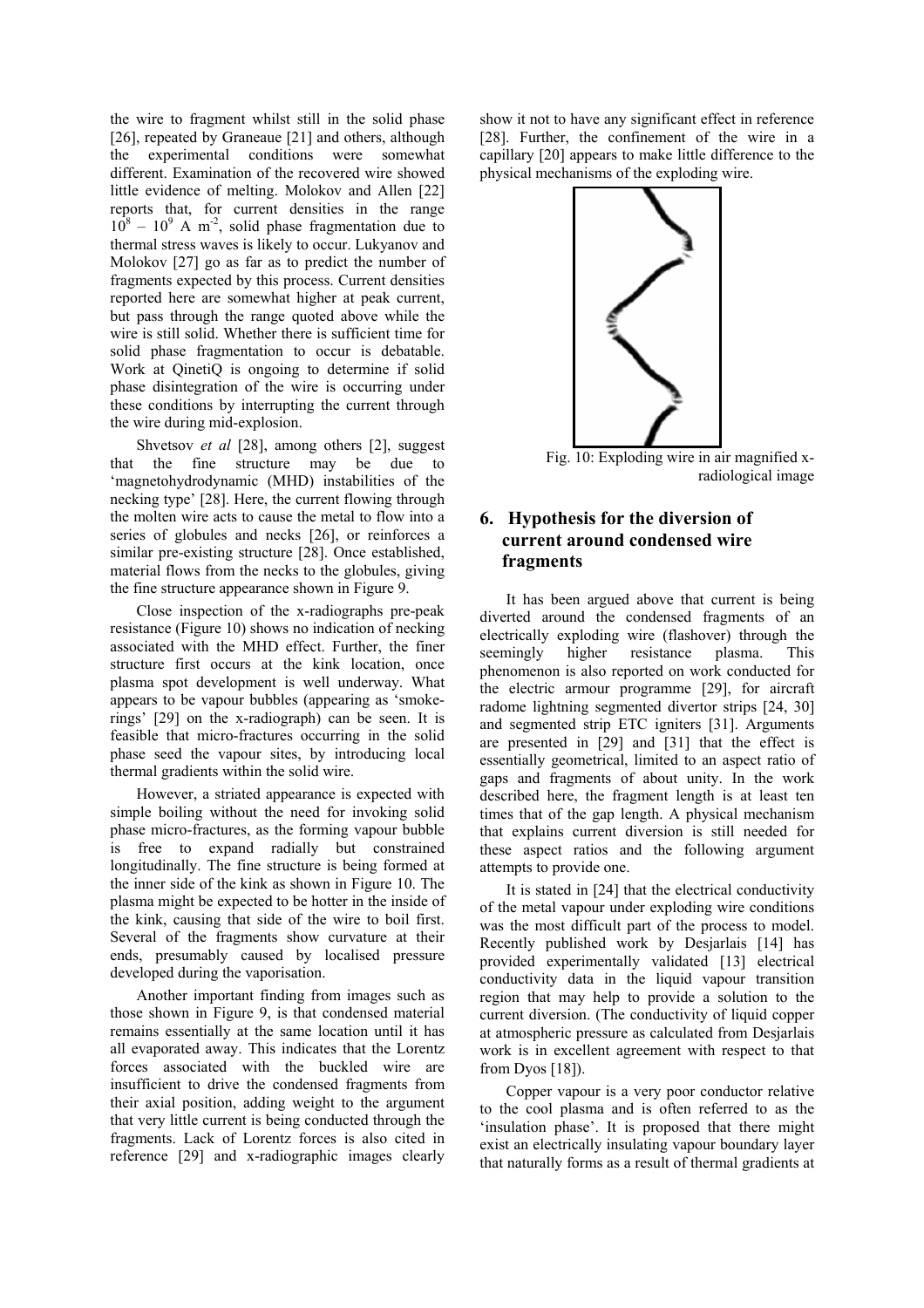the plasma/condensed wire fragment interface, assuming that there are no discontinuities in temperature at the interface. This idea is used to explore the current diversion phenomenon.

A simplified model of a copper fragment surrounded by a plasma has a condensed copper fragment of length,  $l_c$  diameter,  $d_c$  and temperature,  $T_c$  sited within a copper plasma column of length,  $l_p$ diameter,  $d_p$  and uniform temperature,  $T_p$ . A vapour boundary layer of thickness, t and at uniform temperature,  $T_v$  surrounds the fragment. Current is initially passing into the problem through the plasma due to an applied potential. It then has the option of continuing to conduct through the plasma, or pass through the copper vapour boundary into the condensed fragment. It would then conduct through the condensed fragment and re-enter the plasma by re-passing through the vapour boundary. The relative resistance of the plasma column and that of the vapour boundary together with the condensed fragment will determine the relative current density within the plasma and fragment. This problem is shown schematically in Figure 11. Apart from the application of the vapour boundary layer, the model is thus far similar to Powell's [31].



Fig. 11: Schematic of a plasma-shrouded exploding condensed wire fragment

Powell continued to solve the magnetic diffusion equation, restricted to a limited set of geometrical arrangements in an attempt to understand the experimentally demonstrable current diversion. Here, current diversion has been explained by use of a simple resistor network treatment without recourse to specific geometries, by putting the copper plasma in parallel with a copper vapour boundary layer and the condensed copper fragment. The approach was to impose a value of resistance upon the vapour boundary layer to compel current to favour the route through the plasma. The thickness of the vapour layer, t would be the only variable for a given temperature,  $T_v$  that would allow the boundary resistance to be adjusted. The thickness would then be obtainable from the relationship between this imposed resistance and the vapour conductivity given by Desjarlais at  $T_v$ .

It was necessary to establish what complexity was required to model the current density through the vapour boundary along the length of the wire. It seemed obvious that the current passing through the vapour would not be uniform along the length,  $l_c$  but would be concentrated at the two ends. Simply treating the entire vapour boundary as two resistors (with cross sectional area  $\pi d_{\rm c}l_{\rm c}/2$ ) would be unlikely to give a realistic solution for the vapour thickness. A process of mesh refinement was therefore applied to try to find an acceptable degree of complexity. This was achieved by modelling the plasma column and condensed fragment as an increasing number of series resistors. Each plasma and condensed copper resistor was connected together by a resistor representing the vapour. The values of each resistor representing plasma and condensed copper was calculated, with a total fragment length,  $l_c$  taken to be 50 mm, and diameter,  $d_c$  of 1 mm, and a plasma column diameter,  $d_p$  of 6 mm. There is no limit to the number of such fragments, shown in figure 12, which could be in series. However, in this case with a wire length of around 150 mm, there would be three such segments. A plasma temperature,  $T_p$  of 10 000 K, vapour temperature,  $T_v$  of 2850 K and condensed copper temperature,  $T_c$  at 2840 K was assumed. The values of the resistors representing the vapour were varied until sufficiently little total current was flowing through the condensed fragment at the midpoint  $l_c/2$  to be deemed as negligible with regard to the lack of experimentally observed effects (such as the Lorentz force). A circuit simulation package was used to determine the current at each point within the resistor network for each case as complexity increased. It was found that by dividing the plasma and condensed copper columns into first two, then four, eight, twelve and finally sixteen parts showed that increasing complexity reduced the thickness of vapour required by smaller increments, and that further complexity would little alter the value further.

Figure 12 shows a schematic circuit diagram of an example problem. Resistors R1 – R16 represent the plasma; R17 – R33 represent the vapour boundary and R34 – R49 represent the condensed wire fragment. The values of the resistance for each section of the sixteen part problem, which give around 95 % of the total current flowing through the plasma at the mid-point,  $l_n/2$  (i.e. between resistors R8 and R9 in figure 13) were for the plasma,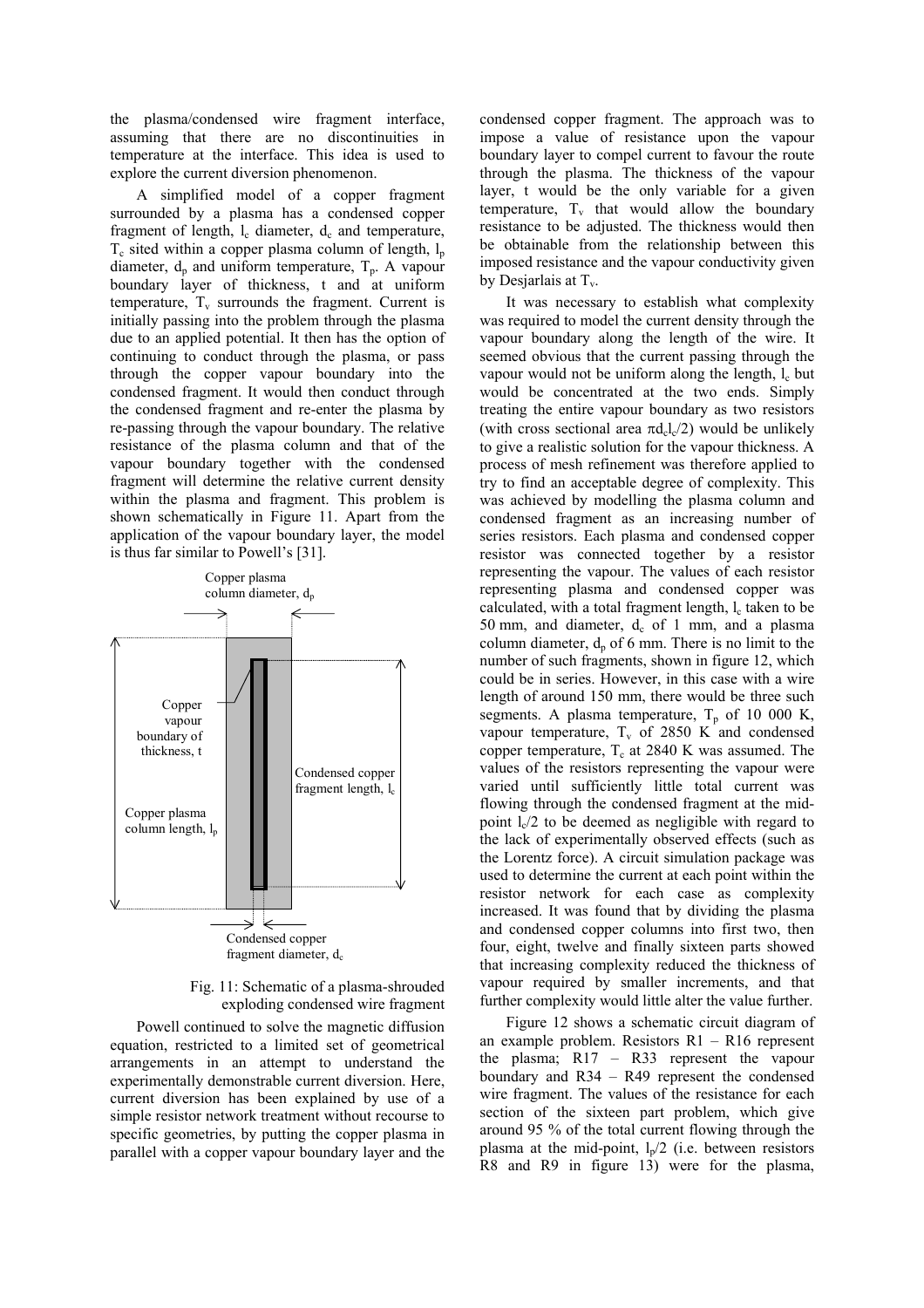(R1 – R16) taken as 19 m $\Omega$ ; for the condensed fragments,  $(R34 - R49)$  were 2.47 m $\Omega$  and those for the vapour boundary,  $R_v$  (R17 – R33) were 12  $\Omega$ . Under these conditions and with an arbitrary voltage of 300 V, the values of current in the plasma,  $I_p$ between R8 and R9 was 971 A, and the current in the condensed fragment,  $I_c$  between R40 and R41 was 56 A. The value of the vapour conductivity, (R17 - R33) using the Desjarlais conductivity of copper vapour at a temperature of 2850 K was  $3.83 \Omega^{-1}$  m<sup>-1</sup>. This gave a boundary layer thickness of around 30 µm, thought to be a reasonable order of magnitude for such a simple model. There was a maximum of 12.4 A flowing through the first (and last) sections of the boundary layers (R17 and R33). This diminished to 1.5 A through the centre sections (R24 and R26).



Figure 12: Schematic circuit diagram of a plasma-shrouded exploding condensed wire fragment

Maximum current densities based upon the arbitrary voltage of 300 V are for the plasma 34 MA m<sup>-2</sup>, for the condensed fragment 71 MA m<sup>-2</sup> and for the boundary layer  $1.3 \text{ MA m}^2$ . Sensitivity analysis has shown this model to be insensitive to the condensed-phase temperature (conductivity), but highly sensitive to the plasma-phase temperature (conductivity), with a less thick vapour barrier being required for hotter plasma. This finding of plasma temperature sensitivity may go some way to explaining why the wire blow is so similar for a wide range of electrical discharge power levels: a thicker boundary layer is required for a less energetic event due to the cooler plasma. A thicker boundary layer would naturally form with lower plasma temperatures. Changing the voltage across the model from the arbitrary 300 V does alter the magnitude of the current density but not, of course, the ratio of the currents  $I_p$  to  $I_c$ .

A more complete model [32], taking into account radial resistance of the plasma, has shown the boundary layer thickness to be nearer 1 µm.

#### **7. Summary and conclusions**

This work has outlined experimental efforts to further understand the wire explosion process. The aim of the work was to provide data for the development and validation of computer codes that model the operation of capillary plasma generators for the electrothermal-chemical gun for the UK MoD. As such, much progress has been made and the code is capable of predictive operation within a range of discharge parameters.

Electrical, photographic and x-radiographic evidence has been used to build up this understanding over the course of several years and hundreds of tests, although much understanding is still required.

The main conclusion from this work is that a plasma sheath develops over the condensed (liquid) remnants of an exploding wire (flashover). The plasma is metallic in nature and originates from vapour issuing from small breaks along the wire length. The current is diverted from the wire and through the seemingly higher resistance plasma during the development of the sheath. This causes a steep rise in load resistance and the characteristic voltage spike seen in many exploding wire tests. The rate of rise in resistance is directly proportional to the length of plasma sheath. Peak resistance is defined when the entire wire length is shrouded. Further heating of the wire is thought to be mainly radiative. Attempts have been previously made to explain the counter-intuitive current diversion. These relied on the geometry of the fragmenting wire/plasma system and were not applicable to the fragmentation here. Hence, an alternative explanation has been put forward that relies on the properties of an hypothetical thermal vapour boundary layer existing between the condensed wire and plasma. This layer has a high resistivity and effectively increases the resistance of the wire fragments. The thickness of the boundary layer required to maintain the majority of the current through the plasma is found to be around one micron.

#### **Acknowledgement**

 $\overline{a}$ 

© QinetiQ Ltd. 2003

<sup>[1]</sup> B. Augsburger et al, "DRA 500 kJ Multi-module Capacity Bank", *IEEE Transactions on Magnetics* **31**, 1, January 1995

<sup>[2]</sup> Exploding Wires volumes 1-4*,* edited W G Chace and H K Moore (New York: Plenum) 1959 - 1968